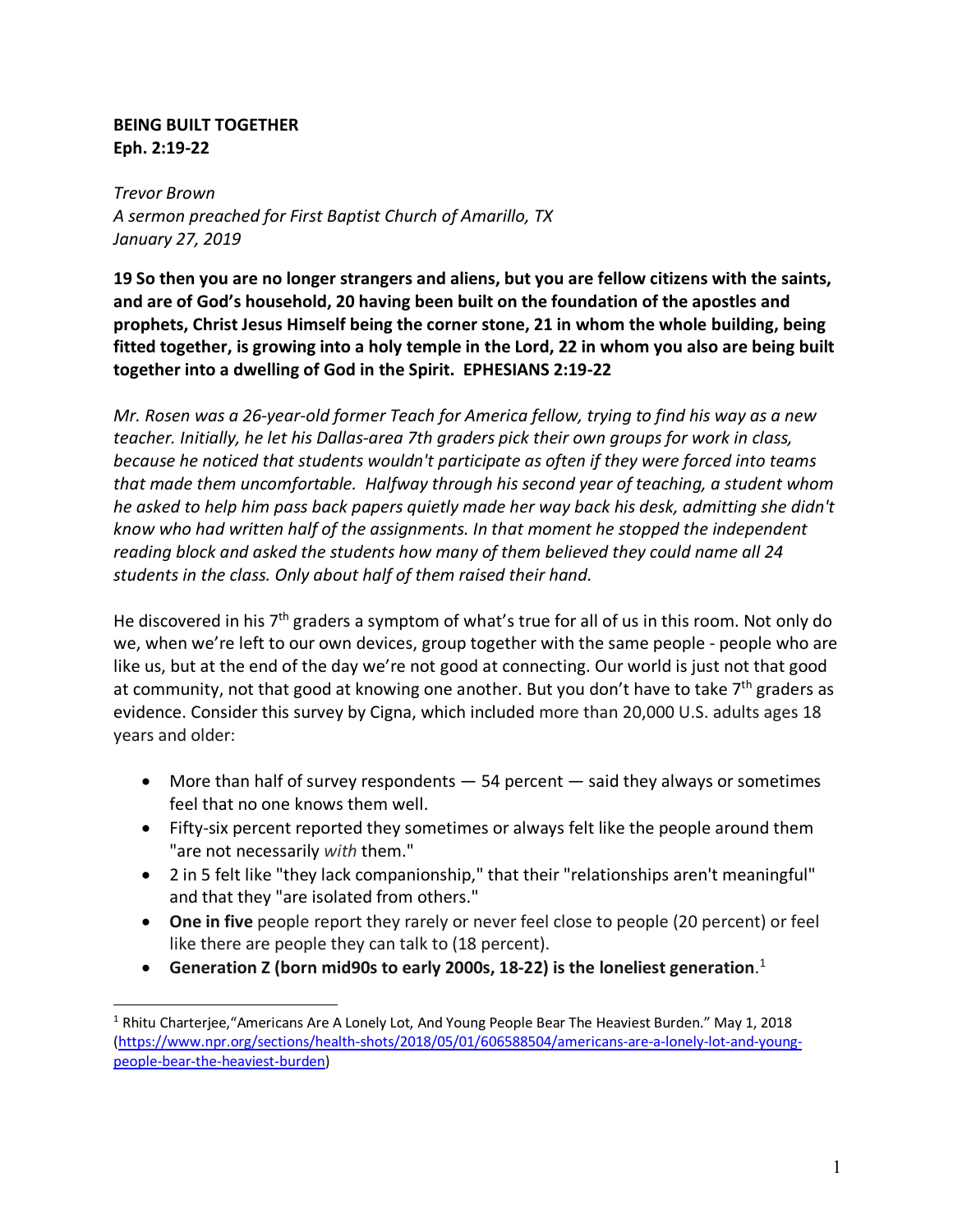Today, we're getting a better and better picture of the health effects of these realities, both mentally and physically. We live in a world of isolation, individualism, and loneliness, with no turn in sight. More than not learning names of people in a  $7<sup>th</sup>$  grade class, our world is chasing independence that humans were simply never created for. We were created for community, by a God who is Himself: community.

Sadly, our gospel tends to reflect our world in this way. So often we share a message of salvation that speaks *only* to individuals about their personal, private lives. The reality is that the gospel has a word to say in a splintered and isolated world. Our text this morning in Ephesians 2 reminds us that a part of our redemption is not only a restoration of our personal (vertical) relationship to God, being reconciled through Christ to the Father, but that being in Christ also includes being reconciled together (horizontal). We've been redeemed into this new community that God has created, a community that points to God's future for the world.

Ephesians 2 begins by reminding the readers of the drastic effects of Christ's saving work and the new life now offered to them by his spirit. Paul offers several before and after moments:

- "You were dead… (4) but God… made us alive"
- "You were (12) separate/excluded/strangers to the covenant.. but in Christ brought near
- Verse 19: "So then, you are no longer… but you are…"

This passage begins by pointing backwards. In light of what Christ has done, in light of the fact that he has brought peace, destroyed the dividing wall, brought near those who were formerly far off, made one man from the two (Jew and Gentile), and given both access in one spirit to the father… The consequence of what Jesus has accomplished is that you all are no longer strangers and aliens.

These two words mean essentially the same thing in the original language, foreigners, those excluded from belonging. Those who were once outside the people of God, estranged from God and from others, have now been given access, been given full status as fellow citizens. He's speaking to Jews and Gentiles of the new status they now share in Christ Jesus. Yes, through the cross God has brought forgiveness for your individual sin, but something much larger is happening.

As Paul paints a picture of the new community that is brought together in Christ, he uses three specific images:

#### **1. FELLOW CITIZENS**

**19 So then you are no longer strangers and aliens, but you are fellow citizens with the saints,** Gentiles now belong in a way that they never did before. Paul uses the metaphor of citizenship to show that those who were once outsiders now belong. Believers are attached to a heavenly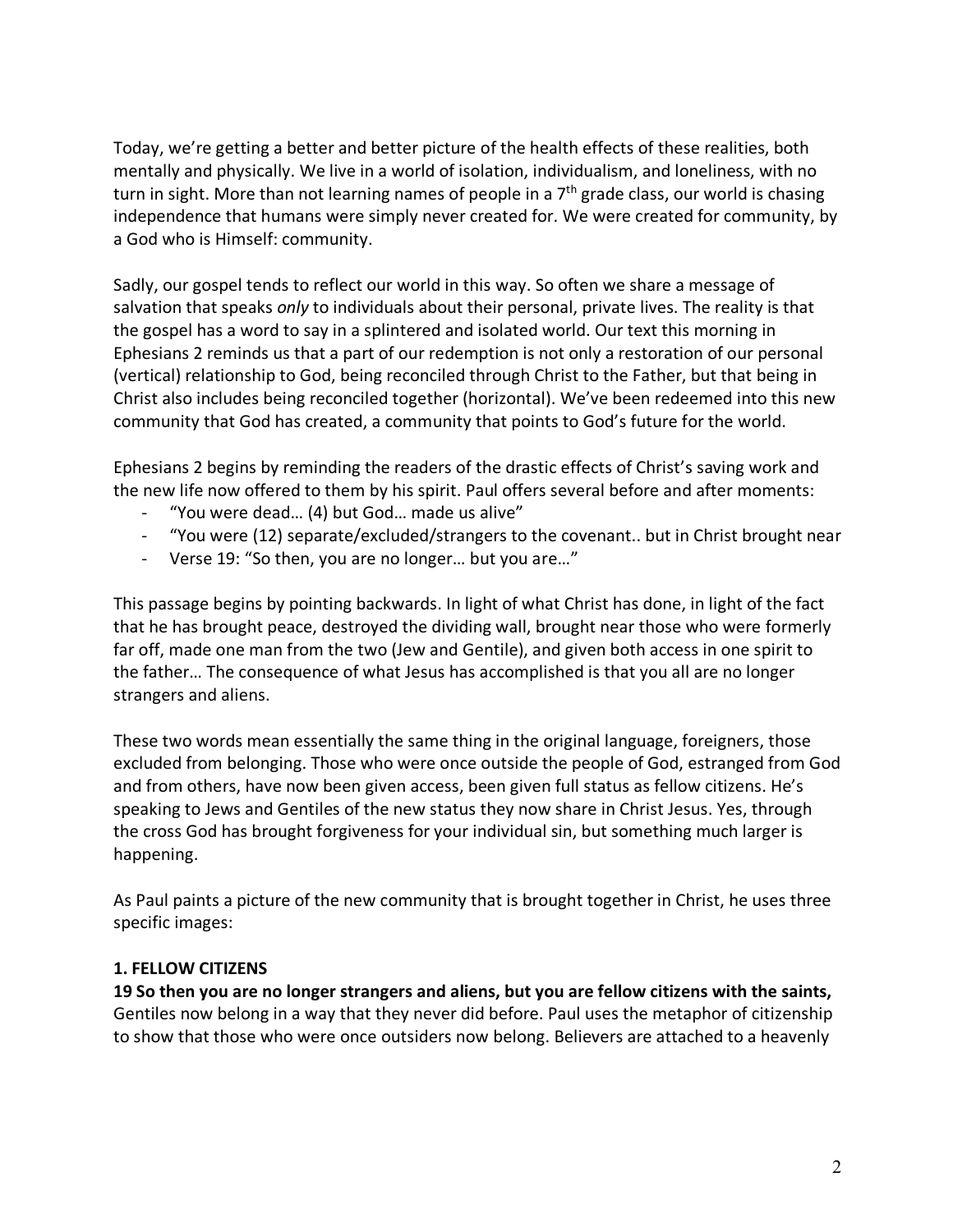commonwealth, a heavenly kingdom. Paul know the benefits of Roman citizenship, if you'll recall that story from Acts 22 when he conveniently plays the citizenship card.

## *Paul the Roman Citizen* **– ACTS 22**

**<sup>22</sup> The crowd listened to Paul until he said this. Then they raised their voices and shouted, "Rid the earth of him! He's not fit to live!"**

<sup>23</sup> As they were shouting and throwing off their cloaks and flinging dust into the air,<sup>24</sup> the **commander ordered that Paul be taken into the barracks. He directed that he be flogged and interrogated in order to find out why the people were shouting at him like this. <sup>25</sup> As they stretched him out to flog him, Paul said to the centurion standing there, "Is it legal for you to flog a Roman citizen who hasn't even been found guilty?"**

**26When the centurion heard this, he went to the commander and reported it. "What are you going to do?" he asked. "This man is a Roman citizen."**

**<sup>27</sup> The commander went to Paul and asked, "Tell me, are you a Roman citizen?"**

**"Yes, I am," he answered.**

### **<sup>28</sup> Then the commander said, "I had to pay a lot of money for my citizenship."**

#### **"But I was born a citizen," Paul replied.**

Getting Roman citizenship wasn't easy, and being born into it and purchasing it are two of the main ways to get in. Here, Paul says to those who were not born part of the people of God – here is a free gift, a new status that has God everything, but is offered to you freely.

Paul understood the power of citizenship, having used it himself to receive the protection of Roman law. His Roman citizenship meant he could receive treatment the common person did not have the right to request. He also knew, however, there was a greater group available to ALL that was of infinitely greater value than the empire could offer.

This is why Paul can say with conviction in Phil 3:20, "But our citizenship is in heaven."

C. S. Lewis penned the words of Jewel, the unicorn in his novel *The Last Battle*, describing this homecoming like this: "I have come home at last! This is my real country! I belong here. This is the land I have been looking for all my life, though I never knew it till now. The reason why we loved the old Narnia is that it sometimes looked a little like this. Come further up, come further in!" Belonging to God's people is like coming to your true home, and the only reason you liked the home you knew before were the ways it pointed you to this one.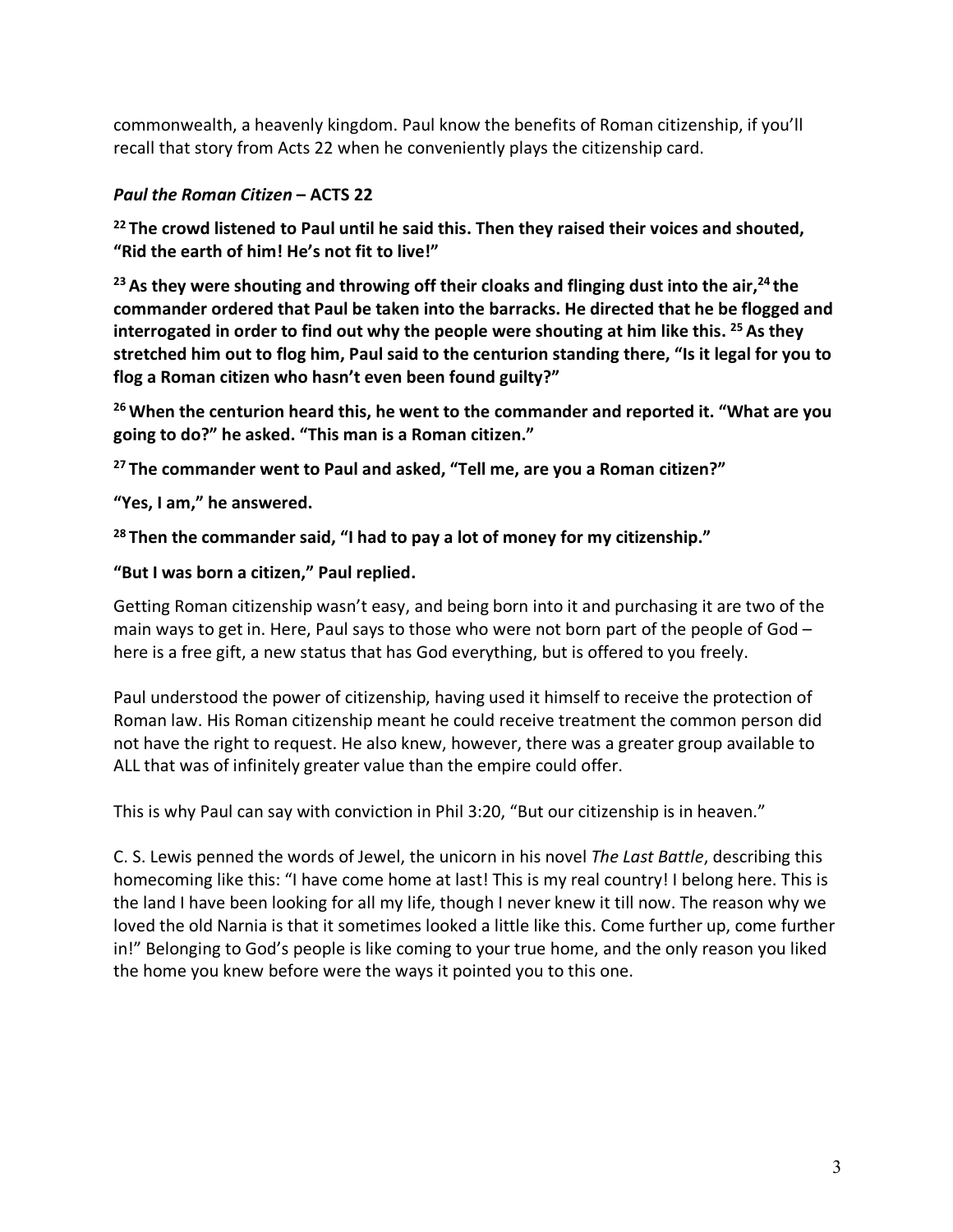The imagery then moves in verse 19 from the political realm into the household. First, they are fellow citizens, a status that proves their rights with the rest of the believers, and second, they are depicted as members of God's household.

## **2. MEMBERS OF GOD'S HOUSEHOLD**

#### **19…and are of God's household,**

They are now children together in God's own family. All throughout scripture this familial language is used to talk about God's people. Language of adoption and kinship define relationships. In this letter, Paul has already pointed out the joy of being adopted as sons and daughters and he has already spoken of the one God and father of us all, but here he's illustrating not only the new status that believers have with God, he's emphasizing their relationship to one another.

### 1 John 3:1-2 – Children of God

# **"See what great love the Father has lavished on us, that we should be called children of God! And that is what we are!"**

To be a member of a household (oikos) meant refuge and protection, at least as much as the master was able to provide. It also meant identity and gave the security that comes with a sense of belonging and even a reliance on each other to accomplish God's purposes.

And in the same way that their citizenship in God's kingdom transcended their allegiance to Rome, this new family supersedes even their kin, their family by birth. This is, in part, why Jesus can say "Whoever loves father or mother more than me is not worthy of me, and whoever loves son or daughter more than me is not worthy of me. And whoever does not take his cross and follow me is not worthy of me." Mt. 10:34

Rodney Stark, in his book *The Rise of Christianity,* tries to explain from a sociological perspective "how the obscure, marginal Jesus movement became the dominant religious force in the western world in a few centuries." Among his conclusions: Christianity grows because they care for one another. Christianity spread because the Christians cared for each other in times of sickness and disease. Their communal compassion both staved off death and served as an example to outsiders of the transforming power of the Christian faith.<sup>2</sup>

Not only are they fellow citizens and members of a household, but Paul shifts his metaphor again to speak of Christians as stones in a temple. Believers are incorporated into God's building, the place where he dwells.

<u>.</u>

<sup>2</sup> Rodney Stark, *The Rise of Christianity*, iii.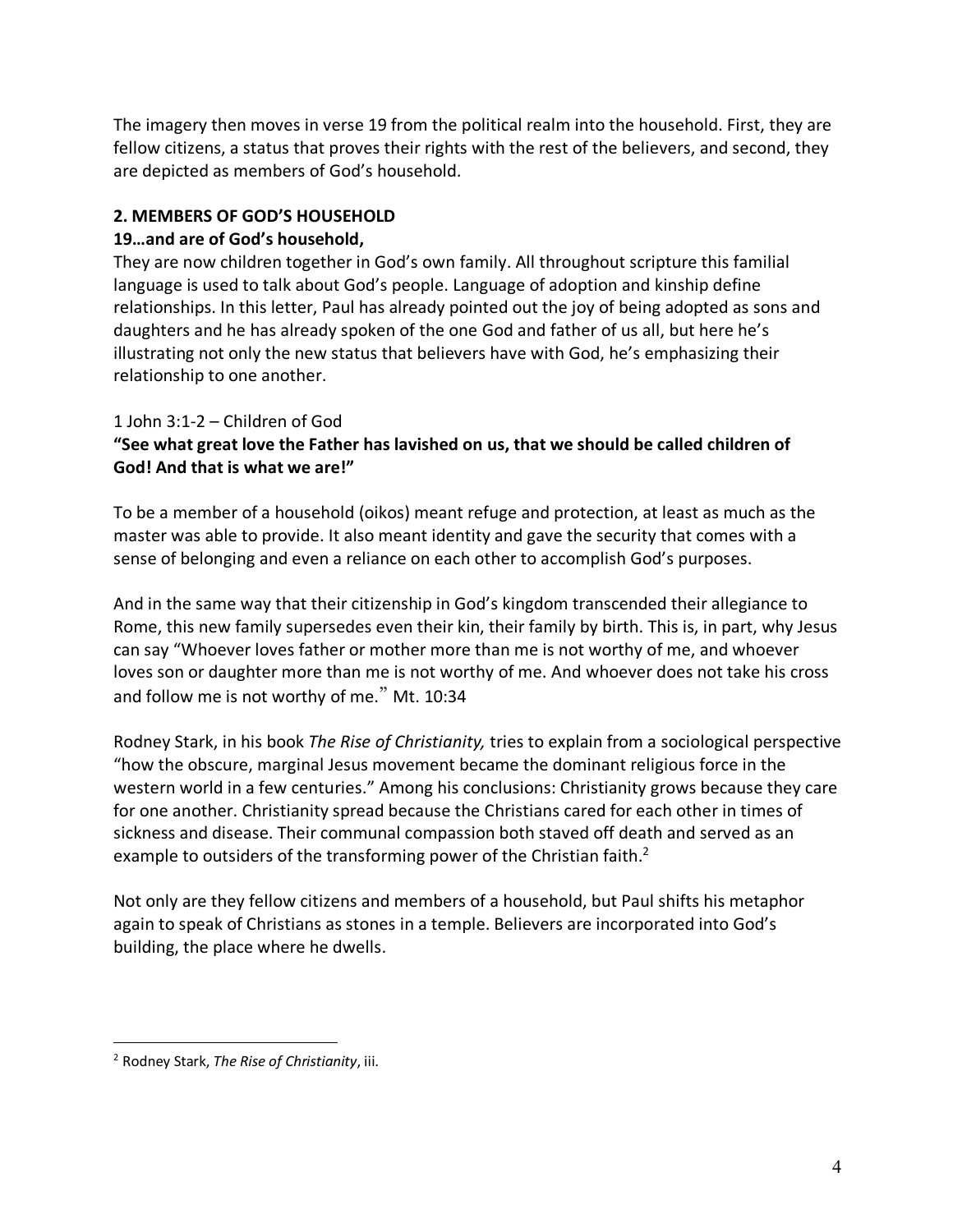#### **3. STONES IN A TEMPLE**

**20 having been built on the foundation of the apostles and prophets, Christ Jesus Himself being the corner stone, 21 in whom the whole building, being fitted together, is growing into a holy temple in the Lord,**

Christ Jesus *himself, he adds emphatically*, is the cornerstone.

Scholars are divided as to exactly which stone this unusual word is referring to, which is why it is sometimes explained differently. Some have understood it to be referring to the capstone, or crowning stone at the top of a building or at the center of arch. Others, as I've suggested, interpret this to point not to the top but to the bottom, to the foundation, to the cornerstone that sets the direction and shape of the entire rest of the building.<sup>3</sup>

# Its Isaiah 28:16 that seems to clarify, saying: **"See, I lay a stone in Zion, a tested stone, a precious cornerstone for a sure foundation;**

The verses together point to the common building practice of laying the first stone, marking the beginning of the foundation, by which the builder could then determine the 'lie' or line of the building. Today, we mark these in mere decorative ways, even many churches and structures noting their date or giving honor to those who helped build. But the image Paul reminds the new community that its life together is set by, dependent on, modeled after, the way Jesus has marked out by his example.

*Local resident in Queensland AU, Peter Watters (Vine Management Service), asked the land owner Stewart Morland what was to be done with the surplus amount of granite rocks that were excavated for land tillage, humorously suggesting that a pyramid could be constructed. Four hours later Morland decided to build the pyramid and contracted the work to Ken Stubberfield at a cost of \$1000.*

*Over eight months using an excavator and dump truck, it took 75,000 tons of surplus granite rocks found on the property, to build the pyramid which measures 30sq m at its base. It is about 15 meters tall and the rocks are all granite. A few years ago they sold the granite Ballandean Pyramid pyramid for 850,000. <sup>4</sup>*

When the Bible speaks of believers as living stones in 1 Peter, and as pieces of a temple, a building that are being fitted together here, its not talking about God building something out of

 <sup>3</sup> Peter O'Brien, *The Letter to the Ephesians*, Pillar New Testament Commentary, 216-218.

<sup>4</sup> Charlotte Durut, "Local farmer picks up granite belt vineyard and pyramid," *News.co.au*, April 11, 2014 (https://www.news.com.au/finance/real-estate/local-farmer-picks-up-granite-belt-vineyard-and-pyramid/newsstory/3814215f176080ec2034718719de56ea)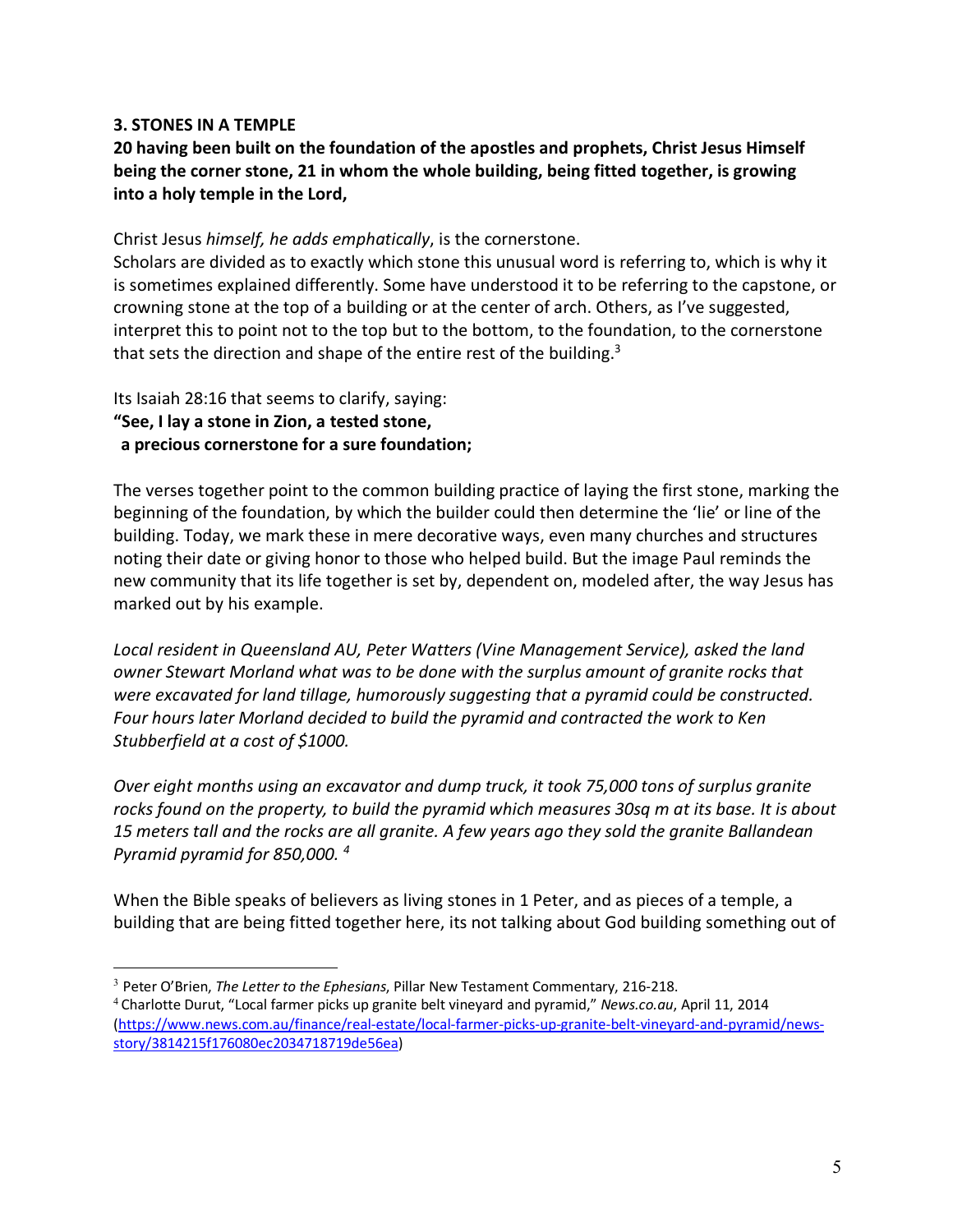boredom or because he had no better use for the stones on the land. No, we're told in verse 22 that this is the very dwelling place of God. It's a return to the way God made us  $-$  to be in community with God and with each other.

This whole building is being fitted together and growing, active and present tense words that reminds that the God's people aren't stagnant nor are they perfected yet. God is working, building on a history and adding to it in the future, pulling each piece into its proper place.

Here, in Ephesians 2 this holy temple in the Lord is the place where God dwells. It's not made up of pillars or arches or altars, but of human beings. We are together by the way we live and share community to be the place where God is alive and active in the world. Not in you, but in "you *all*." That is where God's home is in the world. We've so made salvation about you and me and mine and that Jesus died just for you that we've forgotten about the you *all.* NT Wright points out that some Jews had already played with the idea that a community, not a building, might be the place that God would truly take up residence, but until Paul no one has said anything like this.<sup>5</sup>

God takes these stones from drastically different quarries and joins them together, building on the foundation of the apostles, those who had announced this worldwide message of peace through King Jesus, with Jesus himself being the stone that holds the rest of the building together. And by doing so God not only heals and redeems our brokenness but he is creating a temple, a kingdom, a household right in the middle of this world so that it would point the world toward the future he has in store – a day when the glory of the Lord will be revealed and all flesh will see it together. The biblical story is clear, God's is forming a temple so that the world would know him.

#### **Fellow Citizens. Members of a Household. Stones on a Temple.**

See, we were created for community. And when our brokenness wrecked that design God offered us a salvation that Re-creates us for community. We're not independent. There's no lone ranger Christians. We're joined together in such a way that in this new building we now shelter each other.

John Wesley he met "a serious man" who said to him, "Sir, you wish to serve God and go to heaven. Remember you cannot serve Him alone. You must therefore find companions or make them. The Bible knows nothing of solitary religion." He was very confident, this serious man, and Wesley never forgot his message. "You must find companions or make them. The Bible knows nothing of solitary religion."6

1

<sup>5</sup> NT Wright, *Paul for Everyone: The Prison Letters,* 30.

<sup>&</sup>lt;sup>6</sup> Augustine Birrel, "An Appreciation of John Wesley's Journal," (https://www.ccel.org/ccel/wesley/journal.iv.html)